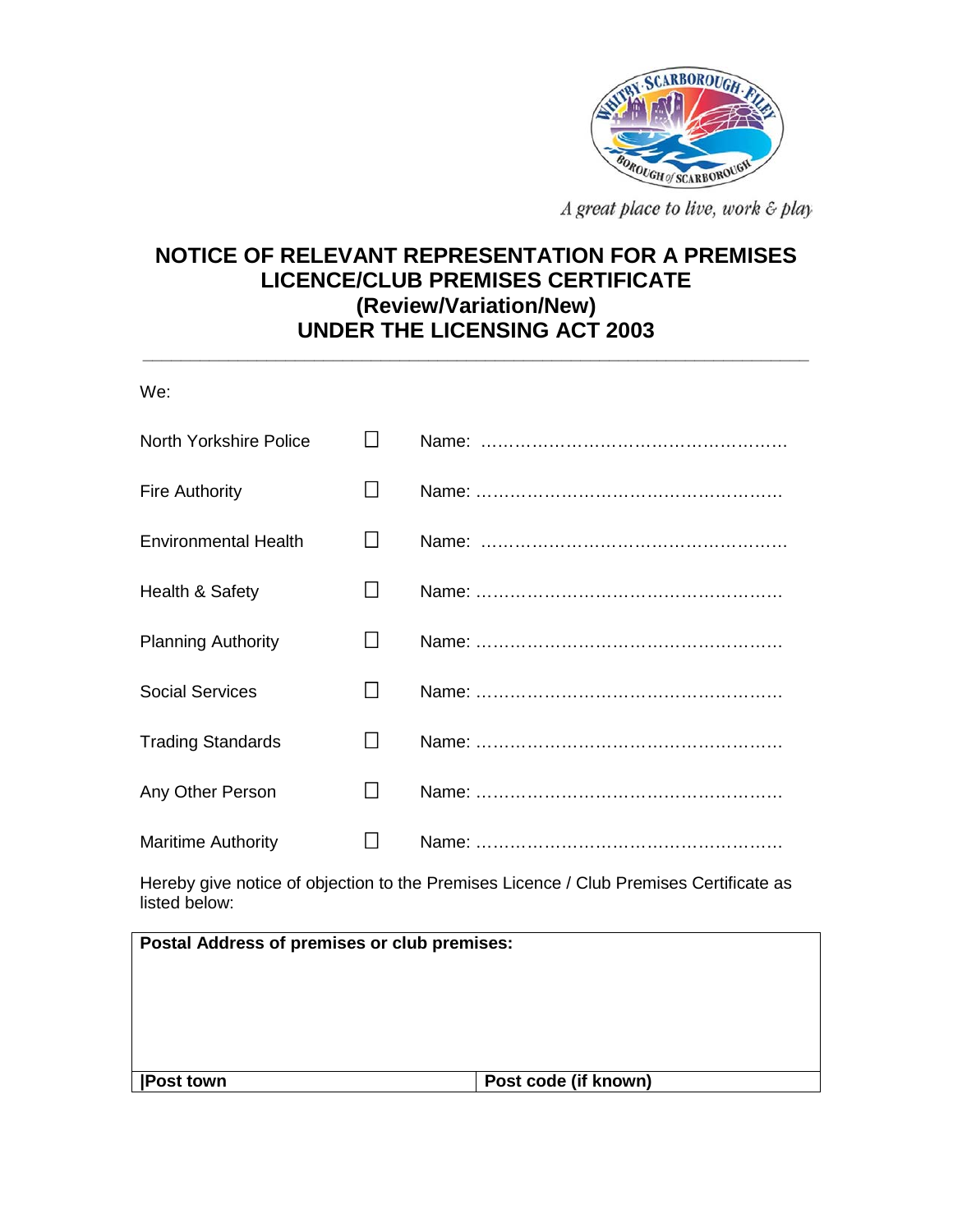This Notice of Objection relates to the following licensing objective:

*(Please tick one or more boxes)*

| 1) the prevention of crime and disorder |  |
|-----------------------------------------|--|
| 2) public safety                        |  |
| 3) prevention of Public Nuisance        |  |
| 4) the protection of children from harm |  |

## **GROUNDS FOR RELEVANT REPRESENTATION**

We hereby give notice that we object to the application for a Premises Licence / Club Premises Certificate on the following grounds: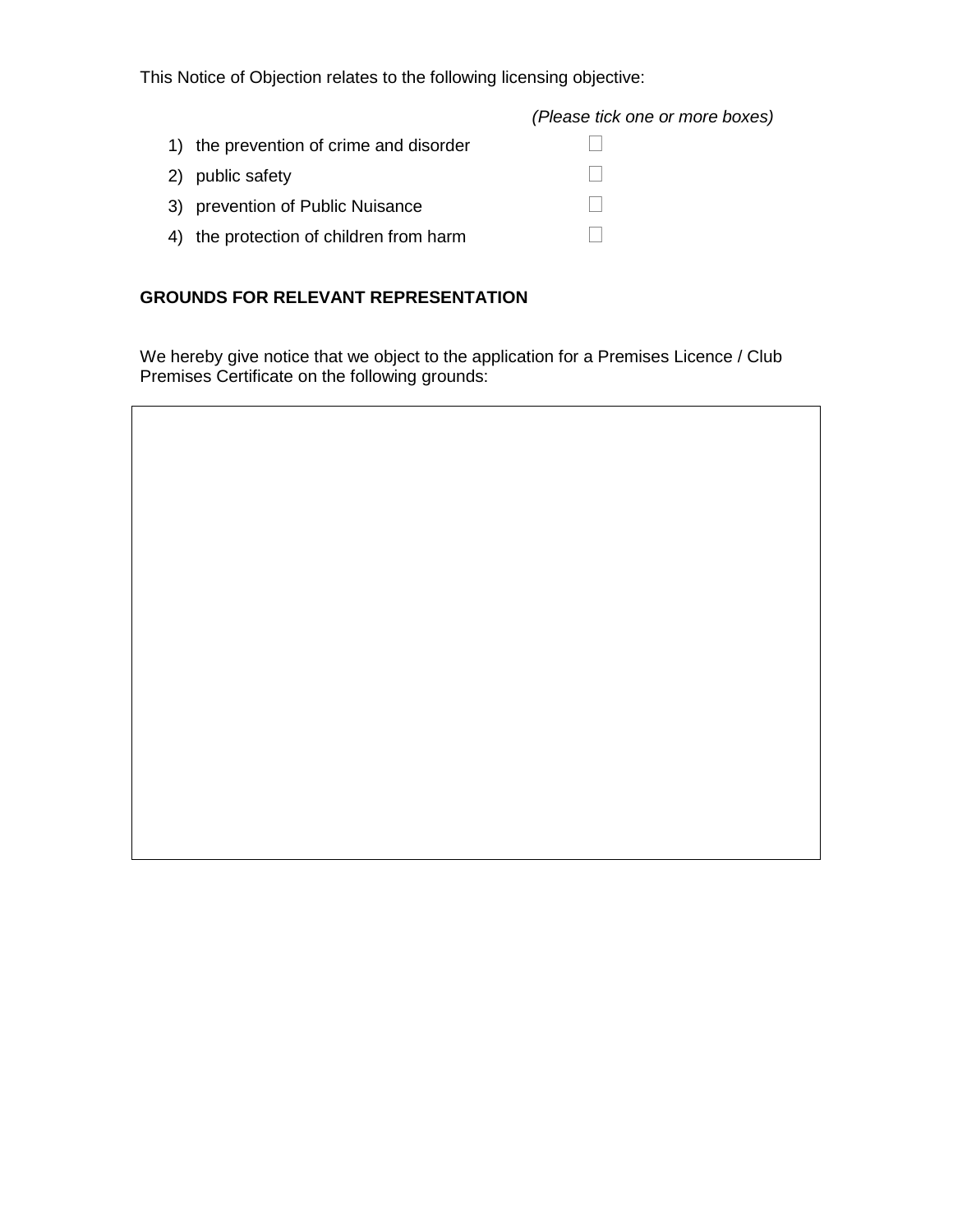**Please provide as much information as possible to support this relevant representation:** *(e.g. please list any additional information, e.g. dates of problems which are included in the grounds for review)*

**Suggested Conditions that could be attached to the Licence to address these issues:**